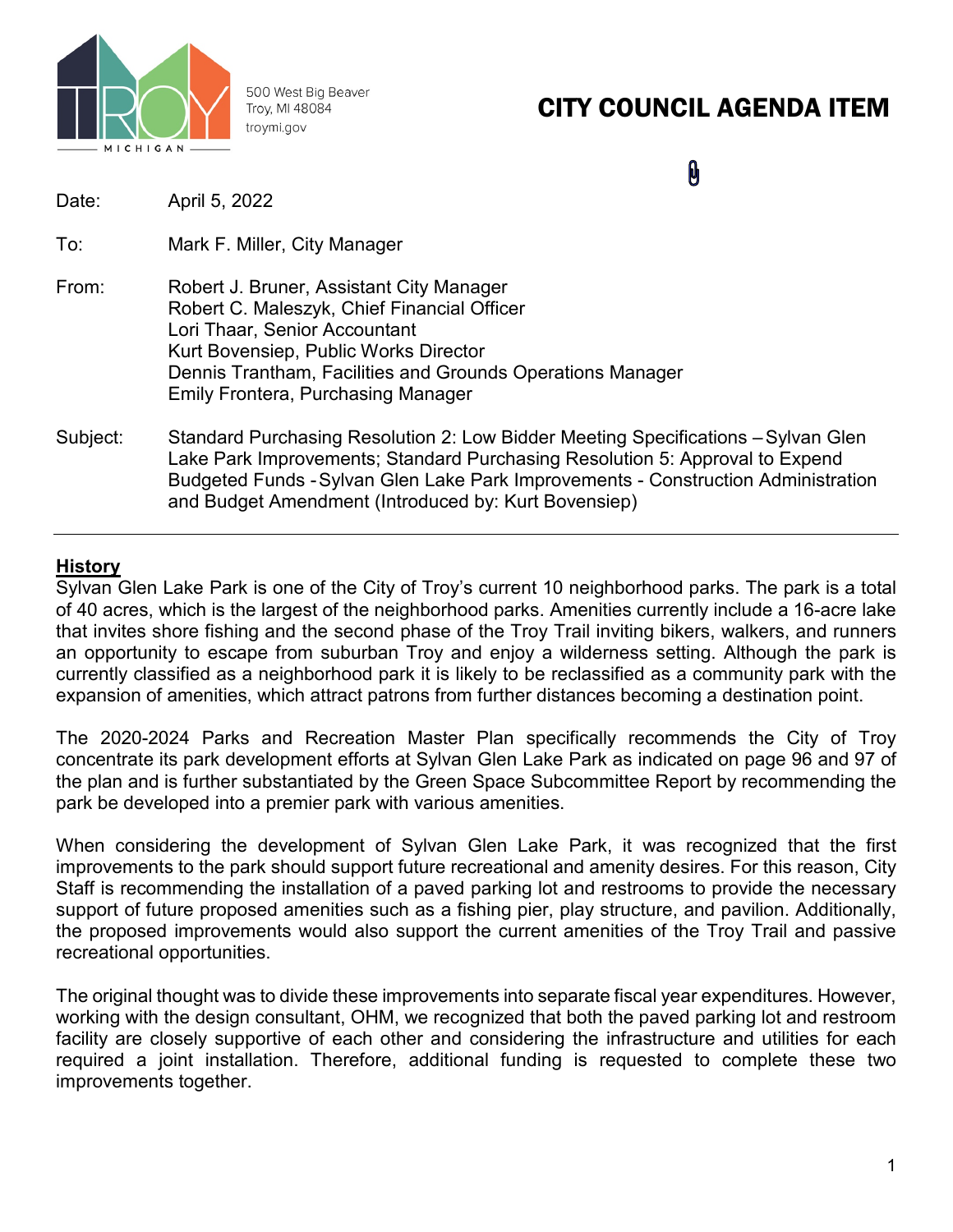

500 West Big Beaver Troy, MI 48084 troymi.gov

## CITY COUNCIL AGENDA ITEM

## **History (continued)**

Like many of our construction projects funds were estimated and budgeted over a year ago with limited foresight and predication of our current inflationary costs. This project has seen inflationary costs for labor and materials. Additionally, the costs for asphalt for the drive and parking lot improvements has a direct correlation to oil prices as it is a petroleum-based product. Therefore, the cost of this project is more than originally predicted and will require a budget amendment.

OHM Advisors of Livonia, MI, which is one of the City's professional service engineering firms, continues to be a great partner with the City of Troy and is responsible for the current design of the Sylvan Glen Lake Park improvements. OHM Advisors has included a proposal to manage the construction of this project similar to that of the Niles/Barnard House and Stine Community Park.

### **Purchasing**

The current contract with *OHM Advisors* was adopted by City Council in 2017 for engineering and design services (Resolution #2017-06-105-J-4a). Under the current contract pricing, OHM proposes a Construction Phase Services fee of \$127,000. Services will include the administration, oversight, and any necessary testing of the project.

On March 3, 2022, a bid opening was conducted as required by City Charter and Code for the Sylvan Glen Lake Park Improvement Project. The bid was posted on the Michigan Inter-governmental Trade Network (MITN) website; [www.bidnetdirect.com/mitn/city-of-troy-mi.](http://www.bidnetdirect.com/mitn/city-of-troy-mi) Seven hundred and forty (740) vendors were notified via the MITN website. Seven (7) companies attended the Pre-Bid meeting which was held on February 14, 2022. Four (4) bid responses was received. Below is a detailed summary of potential vendors:

| <b>Companies notified via MITN</b>         | 740 |
|--------------------------------------------|-----|
| Troy Companies notified via MITN           | 23  |
| Troy Companies - Active email notification | 23  |
| Troy Companies - Active Free               |     |
| <b>Companies that viewed the bid</b>       | 215 |
| Troy Companies that viewed the bid         |     |

| <b>MITN</b> provides a resourceful online platform to streamline the procurement |
|----------------------------------------------------------------------------------|
| process, reduce costs, and make it easier and more transparent for vendors       |
| to do business with the City of Troy.                                            |
| Active MITN members with a current membership and paying annual dues             |
| receive automatic electronic notification which allows instant access to Bids.   |
| RFPS and Quote opportunities with the City.                                      |
| Active MITN non-paying members are responsible to monitor and check              |
| the MITN website for opportunities to do business with the City.                 |
| <b>Inactive MITN</b> member status can occur when a company does not renew       |
| their account upon expiration. Inactive members cannot be notified of            |
| solicitations or access any bid information.                                     |

After reviewing the bid responses, *WCI Contractors of Detroit, MI* was low bidder meeting specifications for the base bid amount of \$886,900. WCI Contractors has successfully completed work for the City of Troy and most recently was awarded and currently working on phase 3 of the Troy Trail.

## **Financial**

Partial funds are available in Capital Fund – Park Development– Sylvan Glen Lake Park Improvements with an associated project number of 2022C0063 and a budgeted amount of \$250,000 for the 2022 fiscal year. Additional funding is requested in the amount of \$916,000 and will require a budget amendment. Since this project is schedule to be constructed in two fiscal years, any unused funds in fiscal year 2022 is proposed to roll over to fiscal year 2023.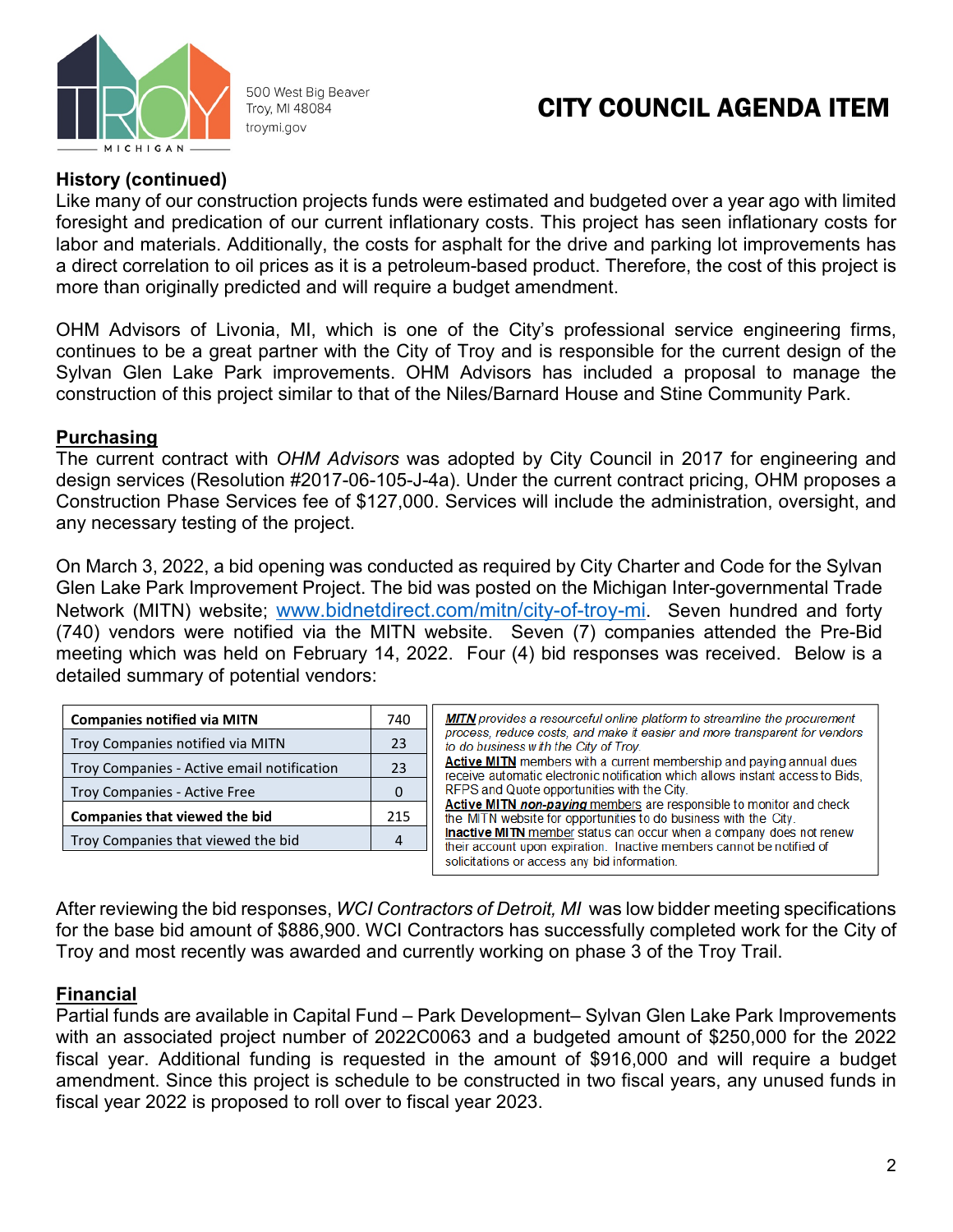

500 West Big Beaver Troy, MI 48084 troymi.gov

## CITY COUNCIL AGENDA ITEM

## **Recommendation**

City Management recommends awarding a contract to *OHM Advisors of Livonia, MI,* for the Construction Phase Services for a total estimated cost of \$127,000 but not to exceed budgetary limitations. City Management also recommends awarding a contract to low bidder meeting specifications, *WCI Contractors of Detroit, MI* at the unit prices contained in the bid tabulation opened March 3, 2022 for an estimated cost of \$886,900 and a contingency amount of 15% of the total project cost or \$152,000, for a total of \$1,166,000. City Management additionally recommends City Council approve a budget amendment for \$916,000 to the Capital Budget and allow City Administration to roll any unused funds in fiscal year 2022 to 2023.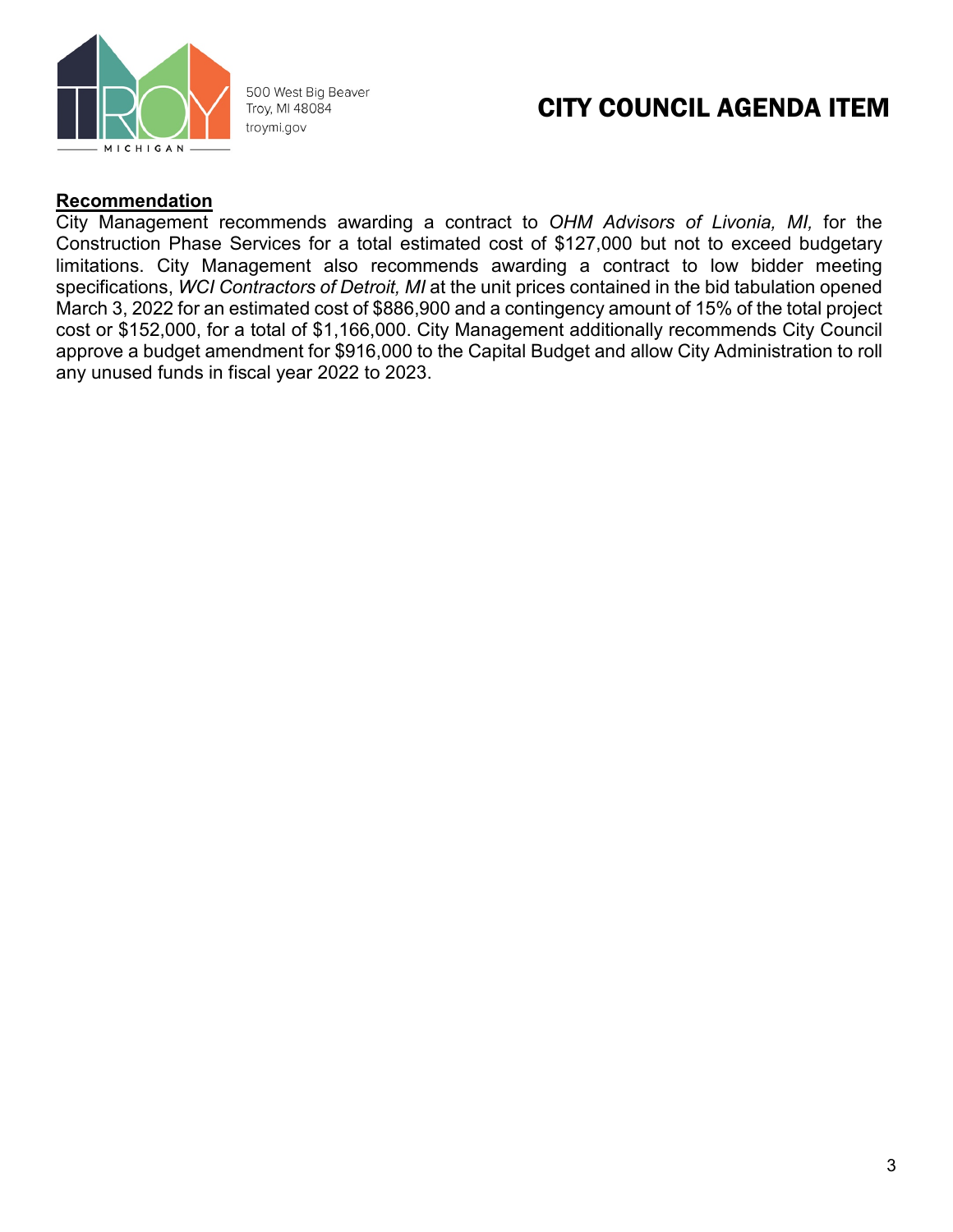

#### ARCHITECTS. ENGINEERS. PLANNERS.

March 4, 2022

Mr. Kurt Bovensiep City of Troy Public Works Director 4693 Rochester Rd. Troy, MI 48085

RE: Proposal for Construction Phase Services Sylvan Glen Lake Park Improvements

Dear Mr. Bovensiep:

With the completion of design and bidding phases, this project will be under construction soon. We understand the City of Troy desires to have OHM Advisors assist with the oversight of the project during construction. this letter presents our proposed scope of services for contract administration, construction field services, and testing.

#### **SCOPE OF SERVICES**

Our Scope of Services for this work will be completed as three tasks with a schedule starting in May 2022 and Final Completion of the project anticipated to be September of 2022.

#### **Task 1: Contract Administration**

Contract administration services will begin immediately following the award of a contract to a contractor. OHM will provide organized information to outline the progress of the project from contractor initiation to completion of final punch list items.

- Organize and schedule Pre-Construction meeting on-site with contractor, sub-contractor(s) and Owner's representative(s) and other project stakeholders to coordinate project delivery, schedules, meetings and dates of importance.
- Provide review of Shop Drawings, Product Data and Samples for the purpose of conformance with the intent of the Construction Documents.
- Review and monitor Contractor's construction schedule
- Provide responses to field questions and Request for Information (RFIs).
- Organize and schedule bi-weekly progress meetings with contractor, sub-contractor and owner's representative to review project, coordinate open issues and construction schedule. (estimated 12 progress meetings for project)
- Project engineer to coordinate field testing and staking schedules with contractor while on-site and schedule accordingly.
- Prepare Proposal Requests and Construction Change Directives and authorize minor changes that do not affect the Contract Sum and/or Contract Time.
- Prepare and process Change Orders for City review and approval
- Coordination of DTE Application for new service
- Review and Certify the contractor's Application for Payment, monthly.
- Prepare and perform a final punchlist walk through with the contractor and an owner representative(s).
- Coordinate with Contractor to determine the dates of Substantial Completion and Final Completion.
- Confirm the completion of the final punchlist.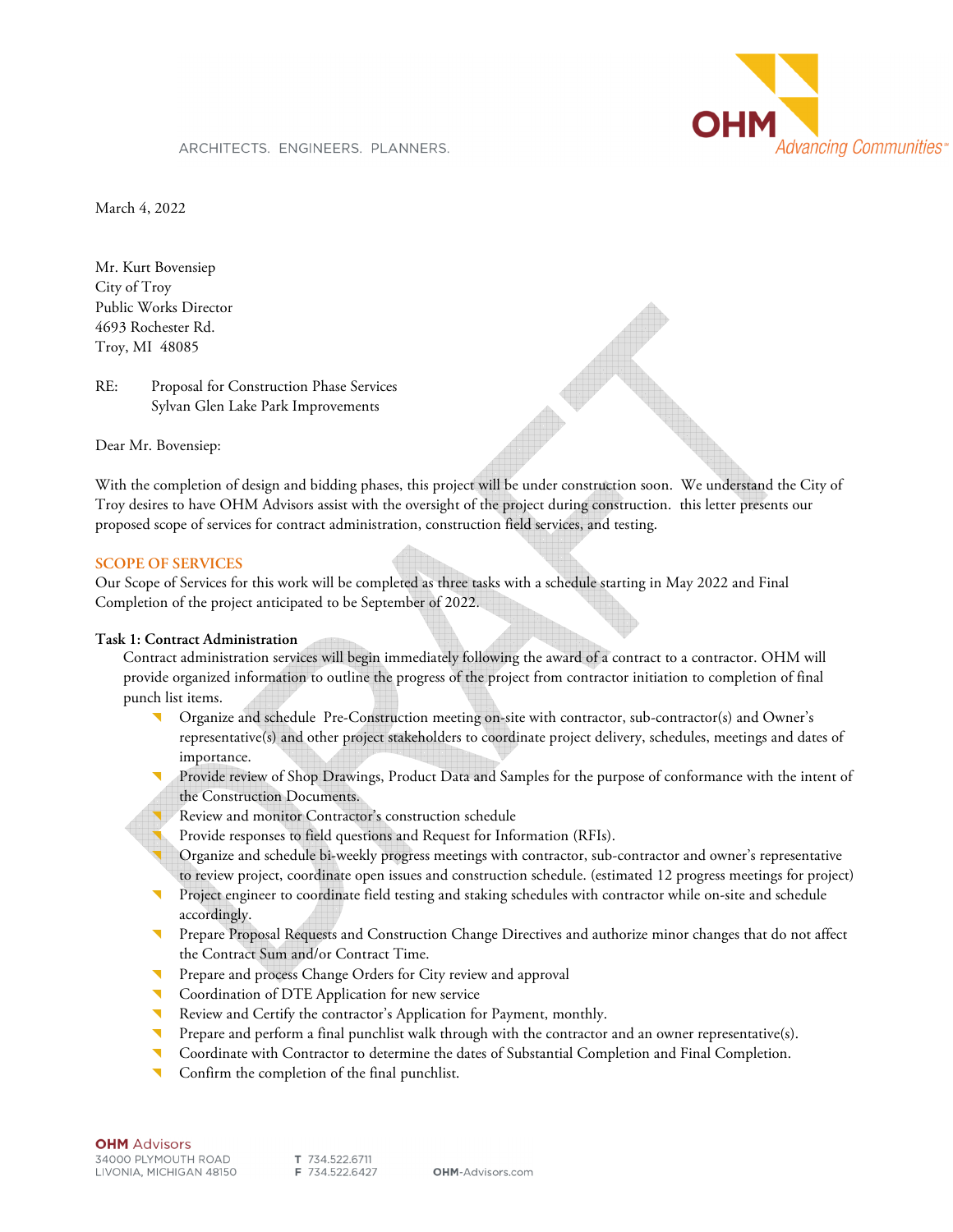Proposal for Sylvan Glen Lake Park Improvements Construction Phase Services City of Troy March 4, 2022 Page 2 of 3



Prepare and submit record drawings to City

#### **Task 2: Construction Observation Services**

This task includes on site construction observation by an OHM Construction Technician performed during the construction phase of the project.

- OHM construction technician to provide full-time observation during excavation, grading, utility installation, paving, and part-time observation during restoration activities and building construction.
- OHM representative will communicate observed deficiencies with the contractor on-site
- Prepare daily construction observation reports documenting work completed each day on site noting field installed conditions and any variance to the design.
- Perform bi-weekly site visits to evaluate the contractor's progress and review progress of building construction and prepare field observation reports for documentation of conditions and follow up requirements. (Assume 12 total visits based on schedule)

#### **Task 3: Field Testing**

This task includes testing services performed during the construction phase of the project.

- OHM will utilize G2 Consulting for Construction material testing. OHM to coordinate timing and required tests for completion of work; OHM will review reports for specification compliance. G2 will perform their services, as needed and directed by OHM Advisors with the following expected inspections and associated lab testing required for estimated cost:
	- Proof roll/Agg: 3 half days
	- Site Concrete: 5 half days
	- Utilities: 2 half days
	- Foundation: 3 half days
	- Slab: 1 full day
	- Steel Evaluation: 1 half day
	- Masonry: 2 half days
	- Asphalt paving: 2 full days

#### **Task 4: Staking**

The construction staking work performed will be performed one-time for the site improvements, as requested by the Contractor. OHM Advisors anticipates that the effort will consist of construction staking for the concrete and asphalt pavement, curb and gutter, storm sewer, sidewalk, and light poles and other miscellaneous items.

Service elements include:

- Establish/Verify Horizontal & Vertical Control
- Review Construction Plans and Create Staking Alignments
- Provide Construction Staking as requested

### **COMPENSATION & SCHEDULE**

OHM Advisors will perform the outlined services above based on hourly basis not to exceed, in accordance with our current contract with the City. The following are the estimated costs for the project:

| <b>TASK</b>                               | FFF.     |  |  |
|-------------------------------------------|----------|--|--|
| Task 1: Contract Administration Services  | \$35,000 |  |  |
| Task 2: Construction Observation Services | \$65,000 |  |  |
| Task 3: Testing                           | \$13,000 |  |  |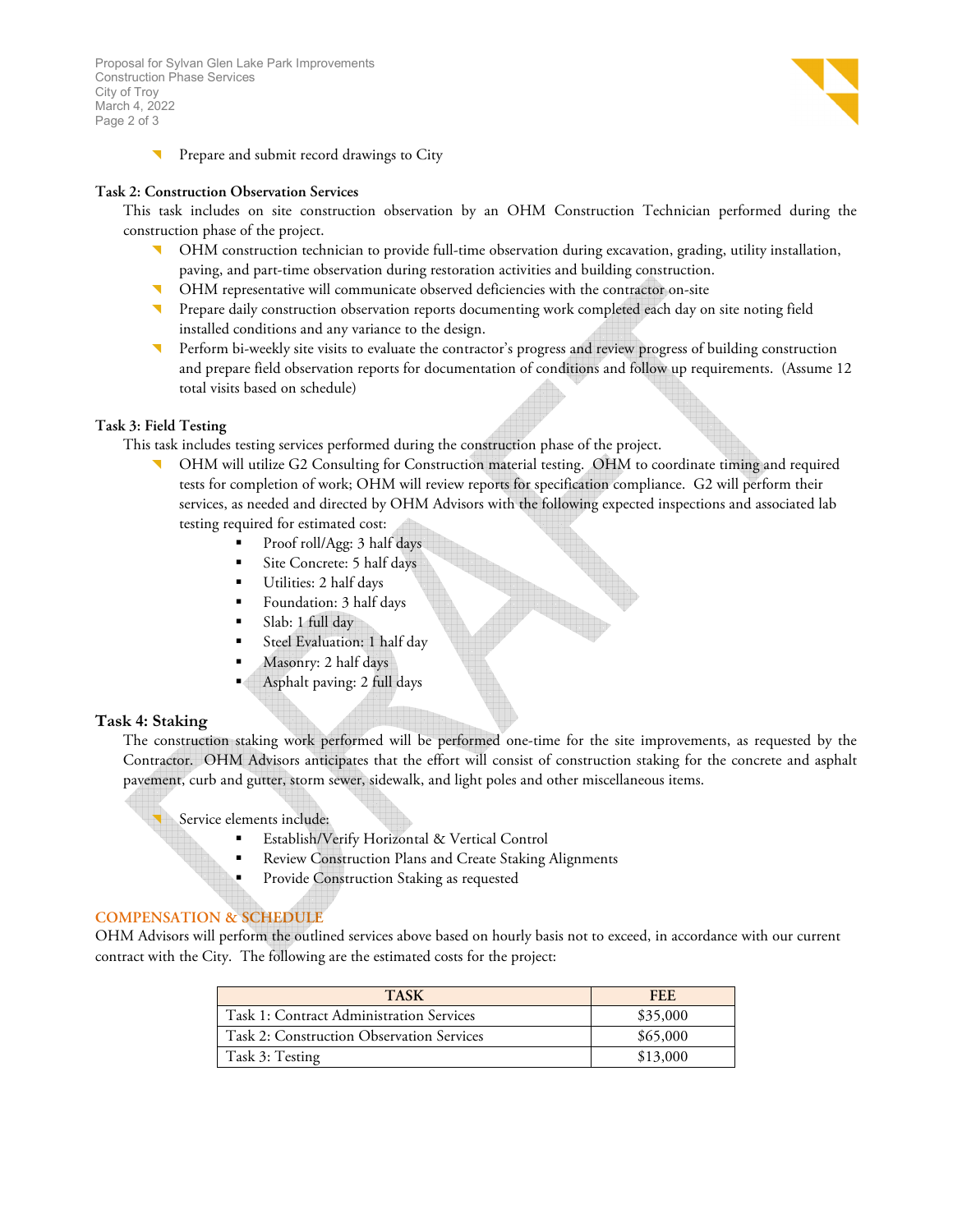

| Task 4: Staking | \$14,000  |
|-----------------|-----------|
| <b>TOTAL</b>    | \$127,000 |

### **ASSUMPTIONS, EXCLUSIONS & OWNER RESPONSIBILITIES**

OHM Advisors is prepared to complete the work as outlined above per our understanding of the project, which includes the following assumptions, exclusions and identified Owner responsibilities.

- OHM Advisors point of contact for this project is Kurt Bovensiep.
- Estimated observation hours on-site is 480 hours based on a 24 week construction schedule.
- Existing and/or As-built Cross Sections
- **Quantity Calculations**
- Re-staking due to contractor errors and miscommunications.
- **Construction observation, staking, and testing does not include work completed by City.**

#### **ACCEPTANCE**

Work will be done in accordance with the terms and conditions of the Continuing Services Agreement between OHM and the City. If this proposal is acceptable to you, please provide signature below or e-mail confirming us to proceed on the project.

Thank you for giving us the opportunity to be of service. We look forward to working with you on this project. This proposal is valid for 60 days from the date of this letter.

| Orchard, Hiltz, & McCliment, Inc.            | <b>City of Troy</b> |  |  |  |
|----------------------------------------------|---------------------|--|--|--|
| CONSULTANT                                   | <b>OWNER</b>        |  |  |  |
|                                              |                     |  |  |  |
| (Signature)                                  | (Signature)         |  |  |  |
| Christopher Ozog, AIA                        |                     |  |  |  |
| (Name)                                       | (Name)              |  |  |  |
| Project Manager                              |                     |  |  |  |
| (Title)                                      | (Title)             |  |  |  |
|                                              |                     |  |  |  |
| March 4, 2022                                |                     |  |  |  |
| (Date)                                       | (Date)              |  |  |  |
|                                              |                     |  |  |  |
| Cc: Rhett Gronevelt, Principal, OHM Advisors |                     |  |  |  |
|                                              |                     |  |  |  |